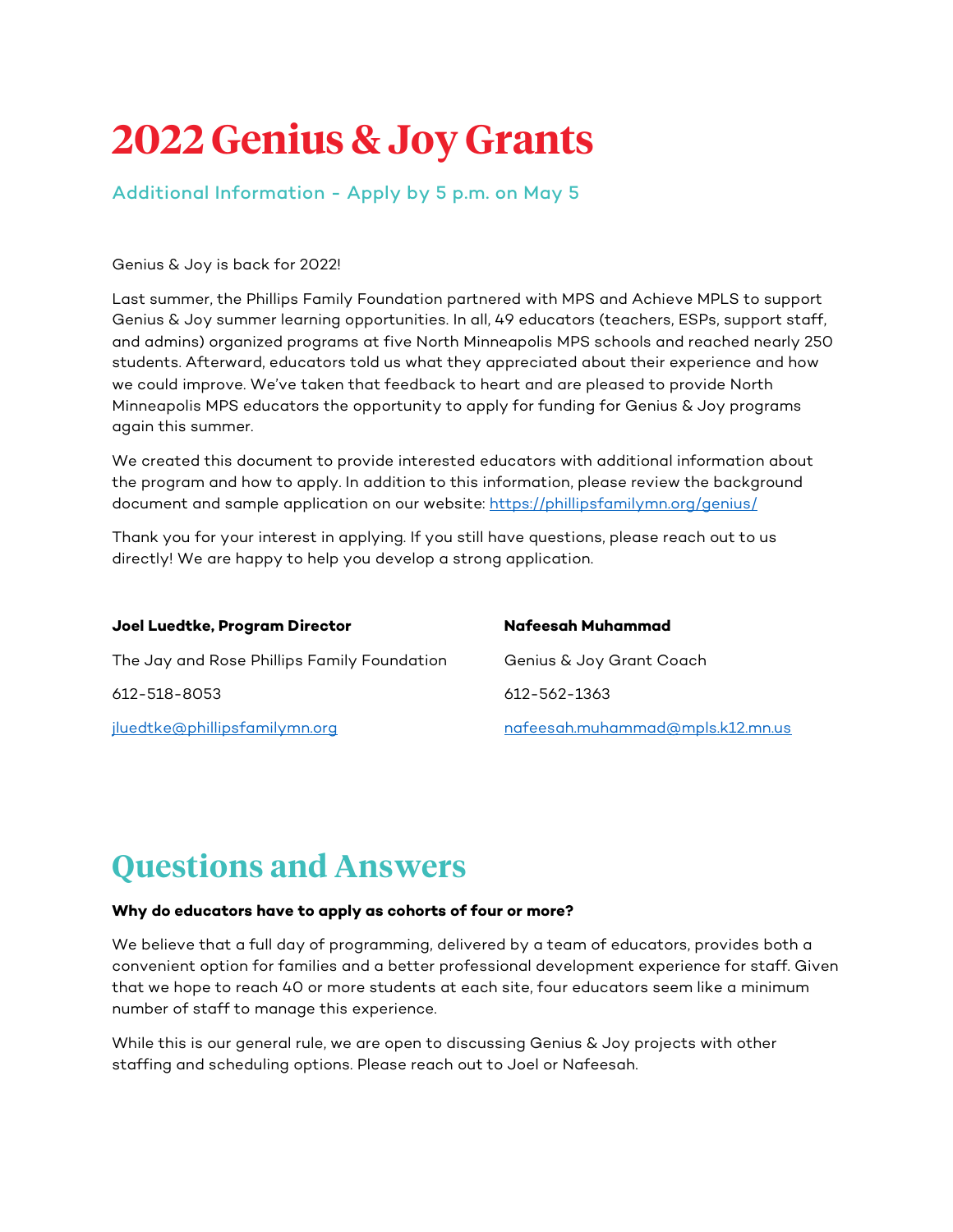#### **What does the Site Coordinator do, and why is that position paid more?**

Last year we learned that Site Coordinators are often the first staff on-site in the morning and the last to leave. They manage pick-ups and drop-offs, communicate with the bus company, manage food service, assist classroom educators, and so much more. Additionally, Site Coordinators are the key point of contact for ensuring educators have their classroom supplies. It's a big job, and we felt it deserved a higher stipend.

This year we're also establishing a rule that Site Coordinators cannot also be classroom educators.

## **How will the stipends work?**

One piece of feedback we received about last year's program was that the stipends were confusing. Hopefully, these guidelines are simpler.

Educators will be paid a \$1,500 stipend for each week they provide Genius & Joy programming. A week of programming means Monday through Thursday. Educators can commit to developing and delivering one, two, or three weeks of programming and will receive the full stipend for each week. This stipend is compensation for educators' planning and instruction time.

Stipends will be paid in two installments. Half will be paid out in June, and the remaining half will be paid out after the Genius & Joy programs conclude in August.

We saw last year that Site Coordinators worked long hours preparing for and managing these programs. Therefore, Site Coordinators will receive a stipend of \$2,000 for each week of Genius & Joy programming offered at their school.

Please note that stipend recipients are responsible for paying all applicable taxes on this income.

#### **How will the supply budgets work?**

Supply budgets will be handled a little differently than last year.

You can budget for up to \$500 in supplies per week for every 20 students you plan to enroll. This means that if you plan to enroll 40 students for two weeks, you can budget up to \$2,000 for supplies.

Please note this is not a guaranteed amount. The Foundation will negotiate a final supply budget with each participating school based on enrollment projections and specific supply needs.

Supplies can be ordered in three different ways:

• Educators can create "wish lists" or "shopping carts" on online retail sites like Amazon, Barnes & Noble, and Target. These lists can be shared with your Site Coordinator. Site Coordinators will forward these shopping lists to a contact at the Minneapolis Foundation, who will order the requested items and have them shipped to the educator's preferred address (home, school, etc.).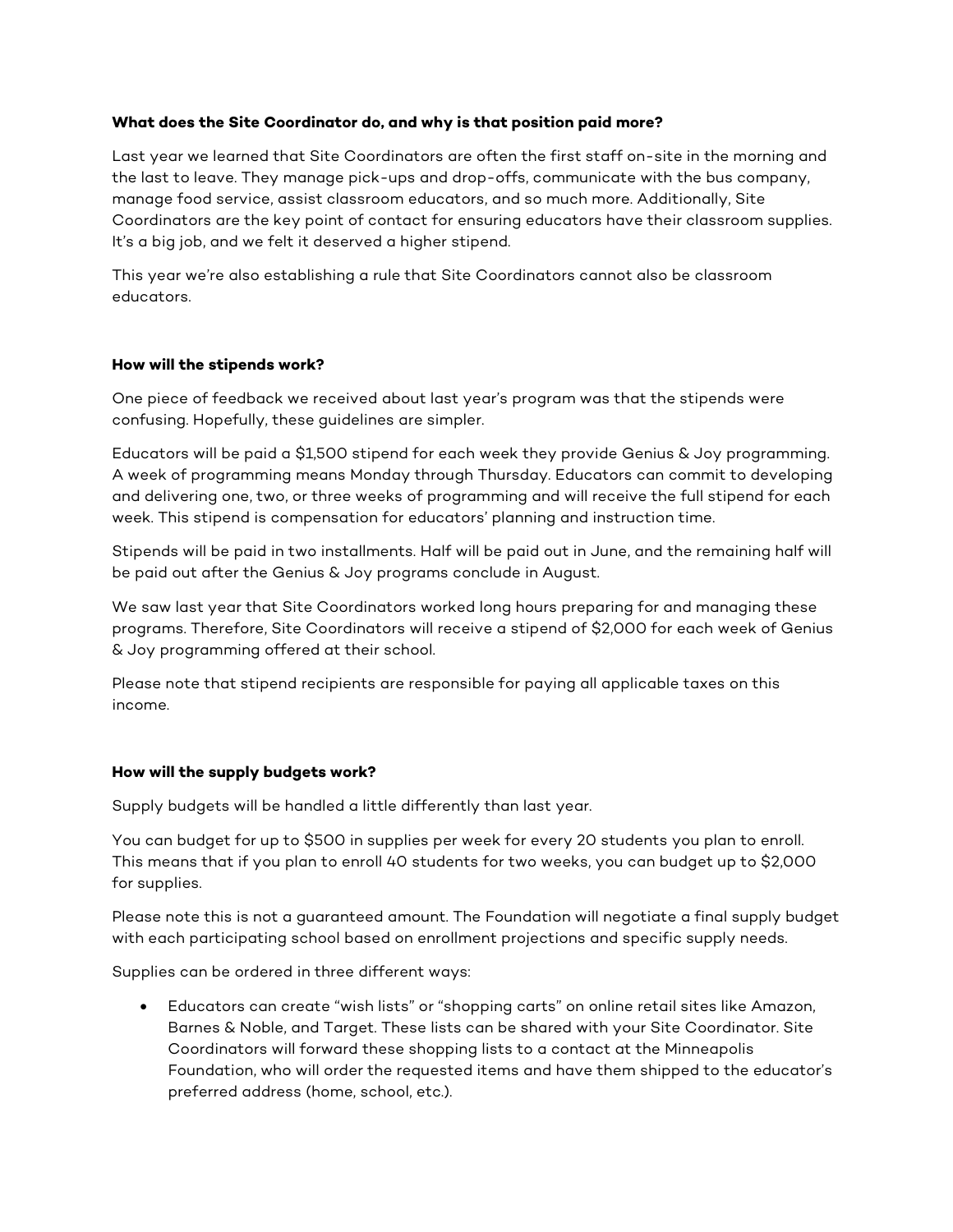- Educators are also welcome to purchase their supplies on their own. However, before buying anything, they must get approval from their Site Coordinator to ensure that purchases remain within the approved budget. The Minneapolis Foundation will reimburse educators after submitting their receipts.
- Educators can request an invoice or purchase order from a vendor, which the Minneapolis Foundation will pay directly. Once again, the Site Coordinator must approve these transactions.

## **Do educators need to be on-site for the full day?**

That's up to you. We expect each educator team to work together to plan out a full day (6-7 hours) of learning and fun. You can divide responsibilities as you like. In 2021, some schools offered AM and PM sessions with different teachers responsible for different parts of the day. Others offered four or more short sessions that students cycled through during the day.

#### **What are the "Learning and Rejuvenation Days"?**

This year we are adding five 4–6-hour development days during the summer. We expect two to be scheduled on Fridays in July and three on the first three Fridays in August.

Here are the tentative dates:

- July 15
- July 22
- August 5
- August 12
- August 19

Attendance is optional. In addition to a wonderful experience, attendees will also receive a \$100 stipend. These days will be a mix of good food, peer learning, content from experts, and selfcare. Peer Learning will involve sharing program plans and resources.

Expert content will be delivered by:

- Nafeesah Muhammad, who will focus on applying Gholdy Muhammad's Culturally Responsive Literacy framework in your school.
- Groves Academy, a current partner of MPS, will provide practical tools for K-3 educators to develop students' literacy skills.

Self-Care will involve activities like professional massages, guided meditation, and pedicures.

#### **How will the coaching work?**

Nafeesah will serve as a thought partner and professional encourager. She will ensure each educator's vision for summer programming comes to fruition. She will encourage each educator to be creative and to take risks along the way. This will look like the following: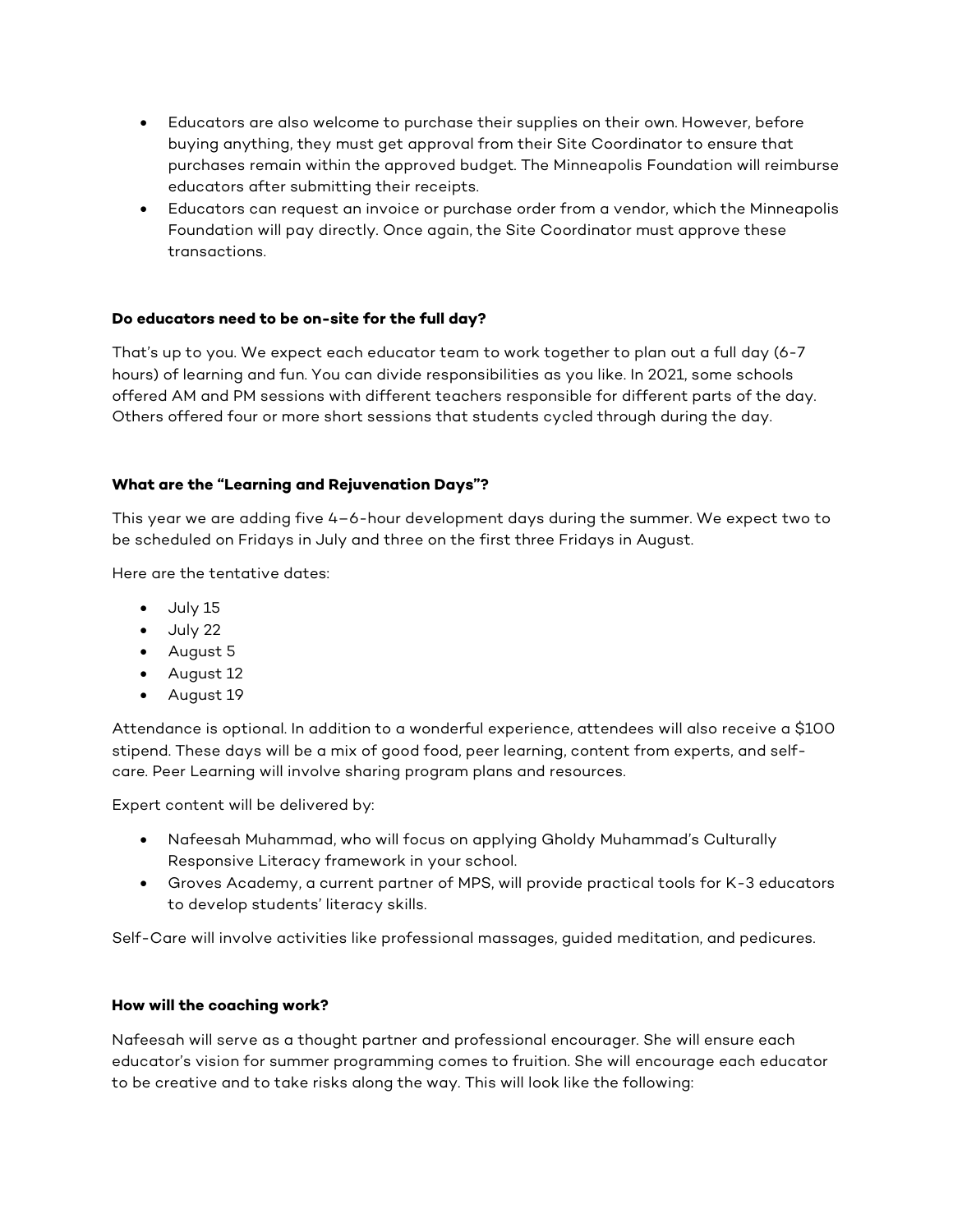- Help to center and elevate the Historically Responsive Literacy framework within your individual classes and throughout your summer program.
- Help set and maintain a clear timeline throughout the summer to ensure the summer programming is on track.
- Facilitate regular check-ins throughout the summer.
- Make connections between different sites.
- Support in finding resources needed to complete your summer programming.

#### **What about busing?**

Bussing will be available. The Phillips Family Foundation will work with Site Coordinators to collect rosters of students who need bussing. The Foundation will work with MPS to determine who will provide this transportation, but it will be available.

#### **Do all the educators on a team have to work at the same school?**

Not necessarily. We hope that staff from the same school will use this grant opportunity to work together and connect with their students over the summer. But, if staff from different Northside schools want to team up and deliver Genius & Joy programming at a Northside school, that's fine too. However, each cohort will need to get permission from the school principal where their programming will happen.

#### **Can educators from outside of MPS participate?**

Yes, if they are part of a team led by MPS educators based in North Minneapolis. You can involve MPS educators from other parts of the district, community organizations, content experts, elders, or other personnel. But, each Genius & Joy project must be led by an MPS educator based at a North Minneapolis MPS school and chiefly serve MPS students.

#### **What should I list as my "Organization" when I apply?**

Educator cohorts need to apply for Genius & Joy grants through the Minneapolis Foundation's online application system. When you register on this system, you will be asked the organization you are affiliated with. Enter "Minneapolis Public Schools." You can then select "Minneapolis Public Schools" from the table on the subsequent webpage. Here's a picture of what you should see:

#### **ORGANIZATION SEARCH RESULTS.**

| <b>ORGANIZATION NAME</b>      | <b>ADDRESS</b>                                                    | <b>TAX ID</b> | ADD MYSELF AS GRANT ADMIN |
|-------------------------------|-------------------------------------------------------------------|---------------|---------------------------|
| Special School District No. 1 | 1250 West Broadway Avenue Minneapolis, MN 55411                   | 41-0851980    | Add Myself as Grant Admin |
| Minneapolis Public Schools    | Kerry York-Myles 1250 West Broadway, N2-029 Minneapolis, MN 55411 | 41-0851980    | Add Myself as Grant Admin |
| AchieveMpls                   | 2829 University Ave SE Ste 850 Minneapolis, MN 55414              | 41-1425264    | Add Myself as Grant Admin |